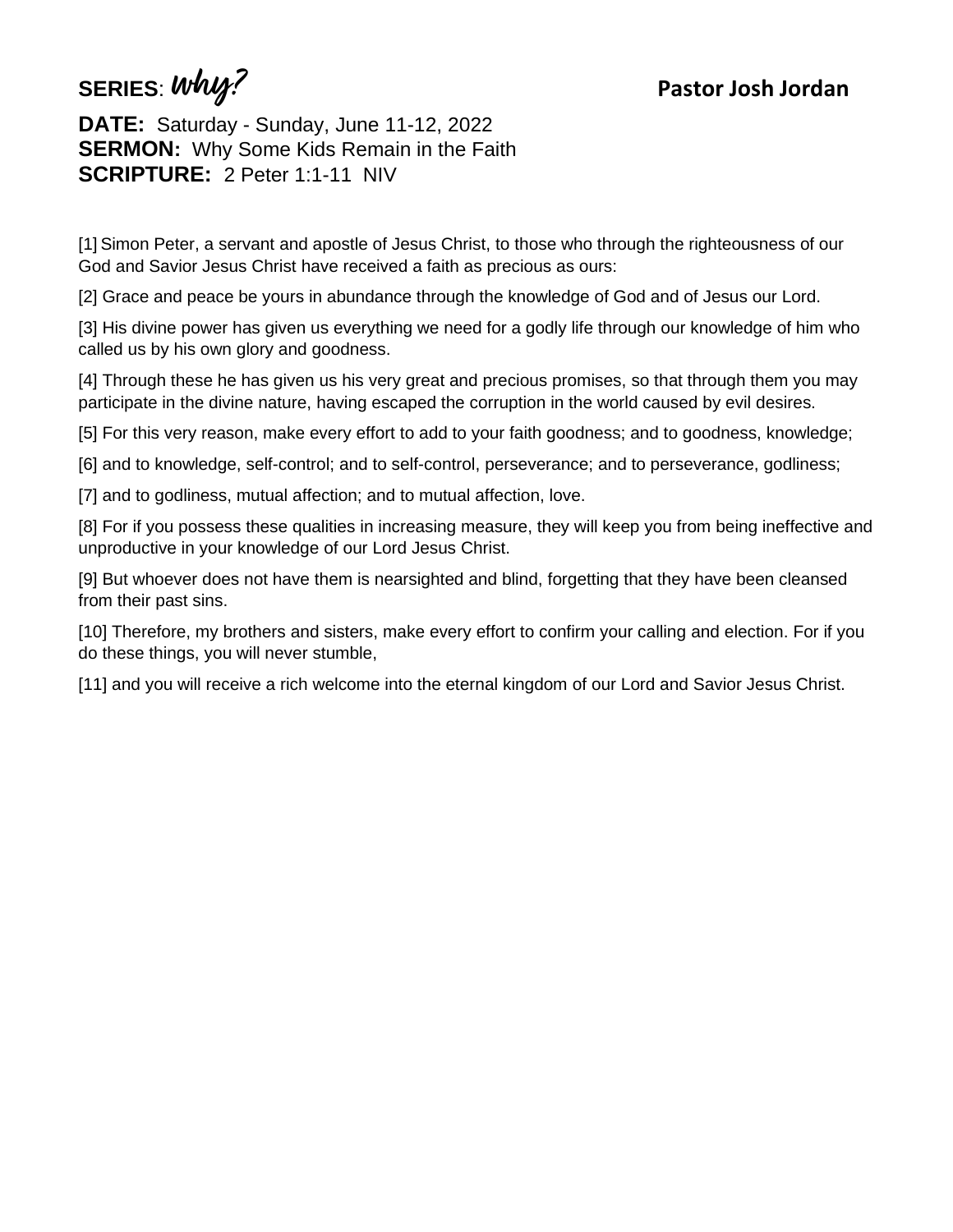# **SERIES**: **why?**

**DATE:** Saturday - Sunday, June 11-12, 2022 **SERMON:** Why Some Kids Remain in the Faith **SCRIPTURE:** 2 Peter 1:1-11 NIV

### **1. Why do some kids remain in the faith?**

- They have \_\_\_\_\_\_\_\_\_\_\_\_\_\_\_\_\_\_ faith through Jesus.
- They \_\_\_\_\_\_\_\_\_\_\_\_\_\_\_\_\_ in the divine nature.
- As Christians living a Godly life ought to be the \_\_\_\_\_\_\_\_\_\_\_\_\_\_\_\_\_\_\_\_ part of our lives.
- Parents \_\_\_\_\_\_\_\_\_\_\_ the gospel and \_\_\_\_\_\_\_\_\_\_\_\_\_ the gospel to them.

## **2. Five ways to practically show your kids the gospel:**

- 1. Show your kids your \_\_\_\_\_\_\_\_.
- 2. Show your kids what \_\_\_\_\_\_\_\_\_\_\_\_\_\_\_\_\_\_\_\_\_ looks like.
- 3. Show your kids what \_\_\_\_\_\_\_\_\_\_\_\_\_\_\_\_\_\_\_\_\_\_\_\_\_\_\_\_\_ looks like.
- 4. Show your kids what \_\_\_\_\_\_\_\_\_\_\_\_\_\_\_\_\_\_\_\_\_\_\_\_\_ with God looks like.
- 5. Show them how the gospel is \_\_\_\_\_\_\_\_\_\_\_\_\_\_\_\_\_\_\_\_\_\_\_\_\_\_\_\_\_\_\_\_\_\_\_ your life.

#### **3. Why do some kids remain in the faith?**

- They \_\_\_\_\_\_\_\_\_\_\_\_\_\_\_\_\_\_\_\_\_\_\_the faithfulness of God.
- *Proverbs 22:6 Train up a child in the way he should go, even when he grows older he will not abandon it.*